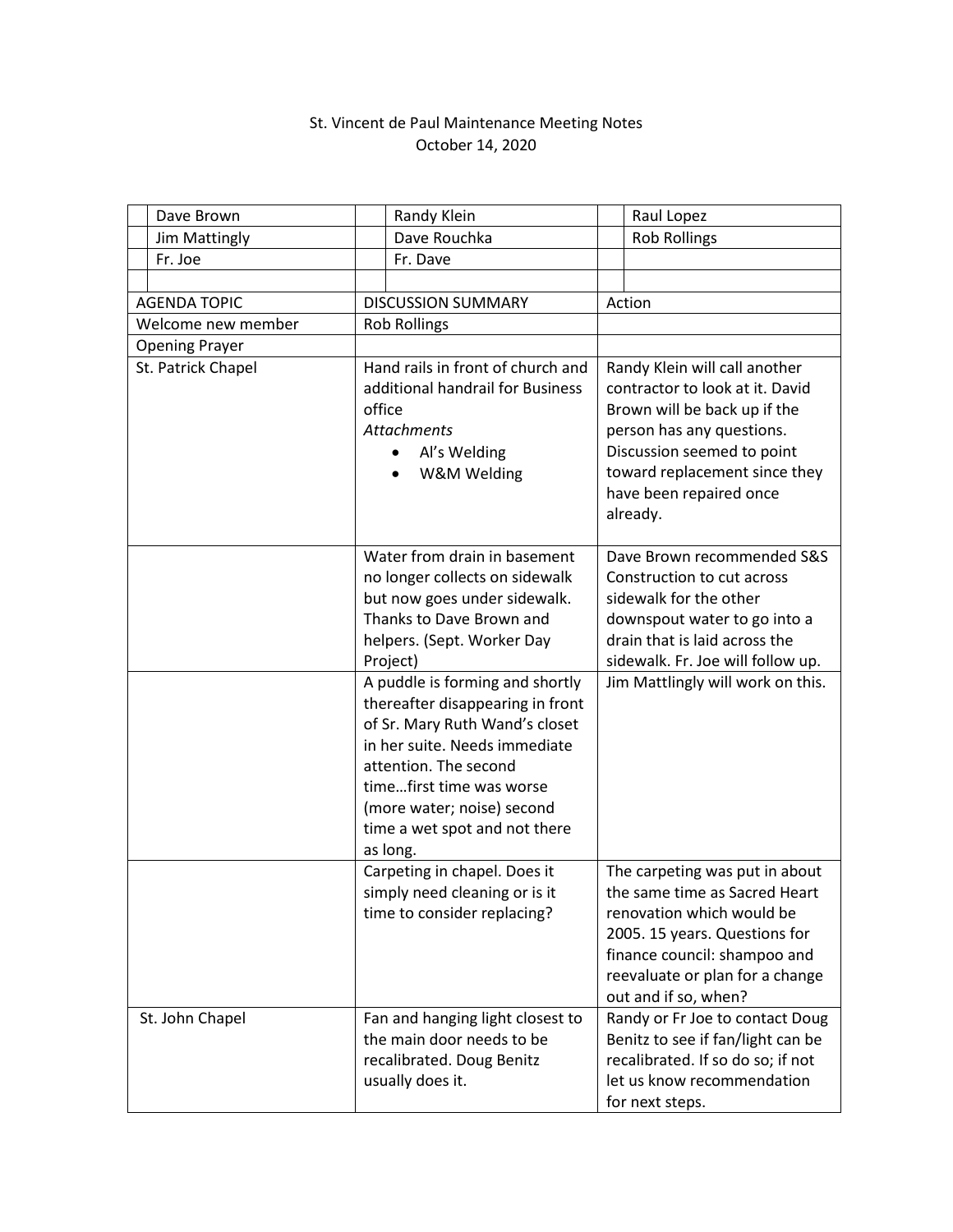| Sacred Heart Chapel | All doors in the Parish Center                       | Action: Fr Joe will call Sandy                                 |
|---------------------|------------------------------------------------------|----------------------------------------------------------------|
|                     | now have security windows                            | Rangitsch to make a hanging for                                |
|                     | installed.                                           | above the window that Jim can                                  |
|                     | Discussion: There are two goods                      | install.                                                       |
|                     | that are competing against each                      |                                                                |
|                     | other when it comes to                               |                                                                |
|                     | windows in doors; active                             |                                                                |
|                     | shooters and safe environment.                       |                                                                |
|                     | We have the windows for safe                         |                                                                |
|                     | environment. We find ways to                         |                                                                |
|                     | keep a covering above them                           |                                                                |
|                     | that we can drop in case of                          |                                                                |
|                     | active shooter.                                      |                                                                |
|                     | Bats: exterminator came by and                       | Dave Rouchka and Chad Damlo                                    |
|                     | sprayed for crickets; we now                         | will work on installing LED bulbs                              |
|                     | leave ceiling lights on                              | in the lights that are in choir                                |
|                     | throughout the night and it<br>seems to have worked. | loft, allow those track lights to                              |
|                     |                                                      | be aimed toward the ceiling and<br>be place on a dusk to dawn  |
|                     |                                                      | timer. We turn on the spot                                     |
|                     |                                                      | lights in the front of church and                              |
|                     |                                                      | chandeliers in the vestibule of                                |
|                     |                                                      | church and then the church                                     |
|                     |                                                      | should be lit with LED lights                                  |
|                     |                                                      | through the night to keep bats                                 |
|                     |                                                      | out of the church proper due to                                |
|                     |                                                      | lights on.                                                     |
|                     | A/C has needed Chad Damlo's                          | Dave Rouchka calling Mike                                      |
|                     | assistance probably 8-10 times                       | Smith to add water softener to                                 |
|                     | this summer and fall. We                             | the AC unit.                                                   |
|                     | moved adoration out of chapel                        |                                                                |
|                     | and to Parish Center because                         |                                                                |
|                     | we realized system is not meant                      |                                                                |
|                     | to run all day.                                      |                                                                |
|                     | Fr Joe has two parishioners who                      | Rob Rollings asked about the                                   |
|                     | want to meet about sound                             | quote he helped secure. Fr Joe                                 |
|                     | system and another who wants                         | still has it. Fr Joe will meet with                            |
|                     | to talk to him about donating                        | the two parishioners inquiring                                 |
|                     | toward a better sound system<br>(from a year ago.)   | about it. Will take it to Finance<br>Council to prioritize.    |
|                     | Do the yard lights by parish                         |                                                                |
|                     | office/rectory work? Can they?                       | Dave Rouchka talking to Chad<br>Damlo to see if they can work; |
|                     |                                                      | switch to turn on is in the                                    |
|                     |                                                      | basement of rectory; will show                                 |
|                     |                                                      | the priests where switch is and                                |
|                     |                                                      | if the switch turns on a dusk to                               |
|                     |                                                      | dawn light. If they do work, Luis                              |
|                     |                                                      | will work on getting them to                                   |